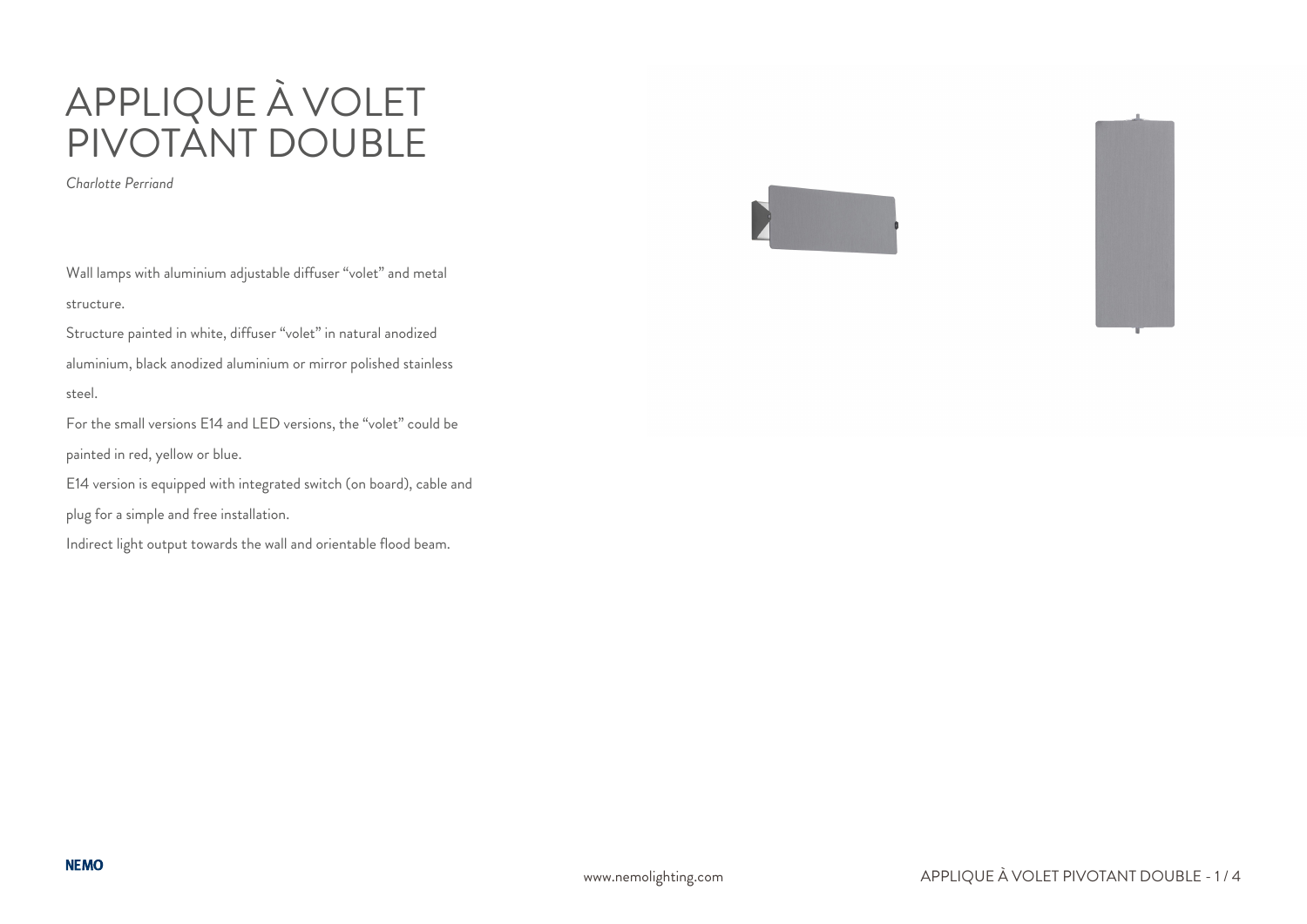# E14 LED/HALO/FLUO

### **LAMPING**

Source E14 Total power 2x40W  $Tension$ <br>  $Dimensions$ <br>  $34x13x8$ Dimensions Materials aluminium Net lamp weight 1,25 kg

AVP EWN 33 white/black AVP EWH 33 white/inox

## PACKAGE

## *Certificazioni*

 $CE$  EHE

Emission indirect orientable Switching dimmable according to bulb<br>Tension 230V Notes orientable, bulb Ø max 3cm

# *Codes Structure/Diffuser*

 $white/aluminium$ 

Package 01 Dimension: 16x37x16 cm / Gross weight: 1,75 kg



 $13\,$  $\overline{\phantom{a}}$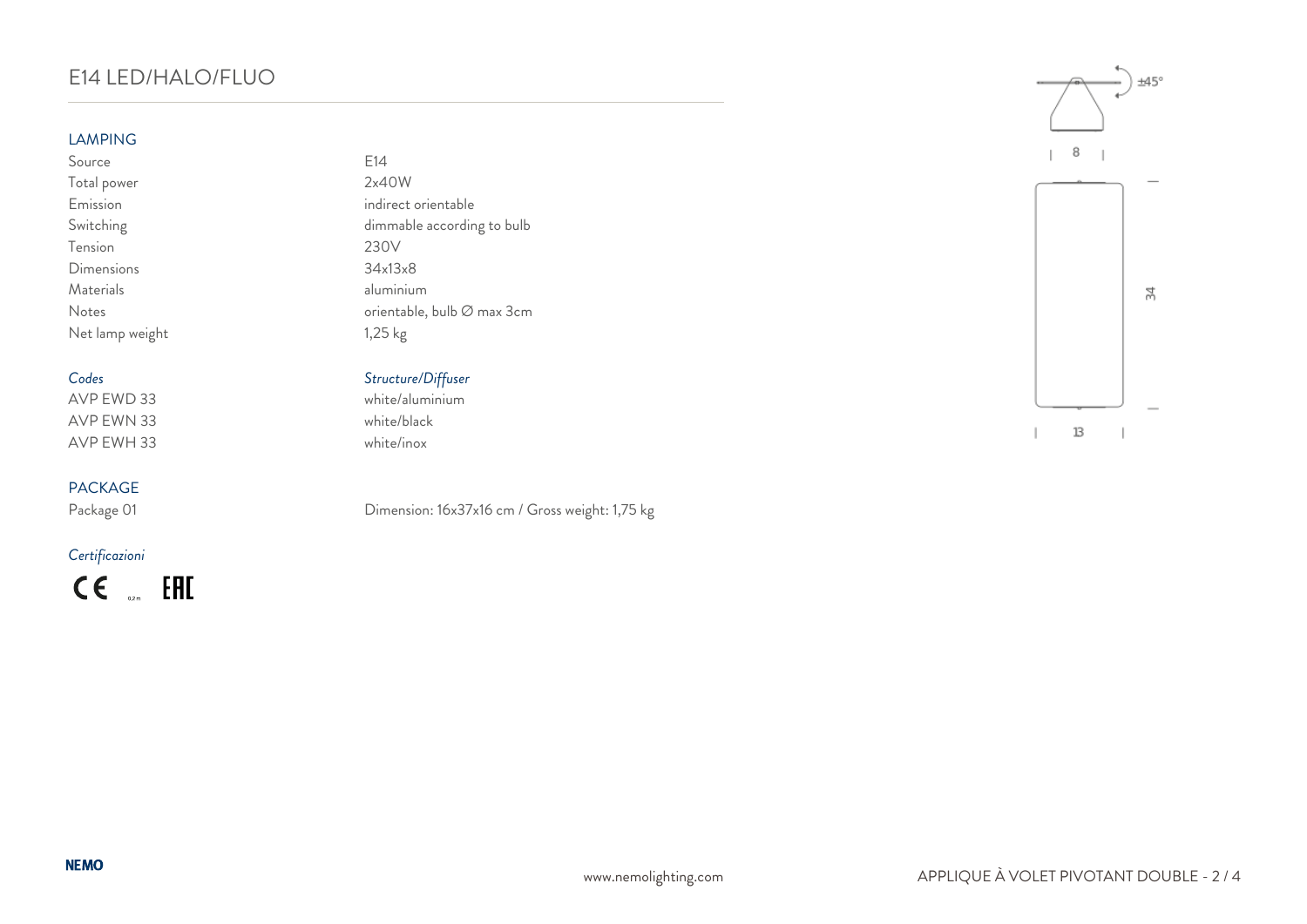# R7S HALO

### LAMPING

| Source          | $R7s$ ( $75mm$ )    |
|-----------------|---------------------|
| Total power     | 2×80W               |
| Emission        | indirect orientable |
| Switching       | dimmable            |
| Tension         | 230V                |
| Materials       | aluminium           |
| Notes           | indirect orientable |
| Net lamp weight | $1,25$ kg           |

AVP HWN 33 white/black AVP HWH 33 white/inox

# PACKAGE<br>Package 01

*Certificazioni*

 $c \in$  $0.2 m$  EAD

| R7s (75mm)      |
|-----------------|
| 2x80W           |
| indirect orient |
| dimmable        |
| 230V            |
| aluminium       |
| indirect orient |
| 1,25 kg         |

# *Codes Structure/Diffuser*

white/aluminium

## Dimension: 16x37x16 cm / Gross weight: 1,75 kg



 $13\,$  $\mathbf{I}$  $\overline{\phantom{a}}$